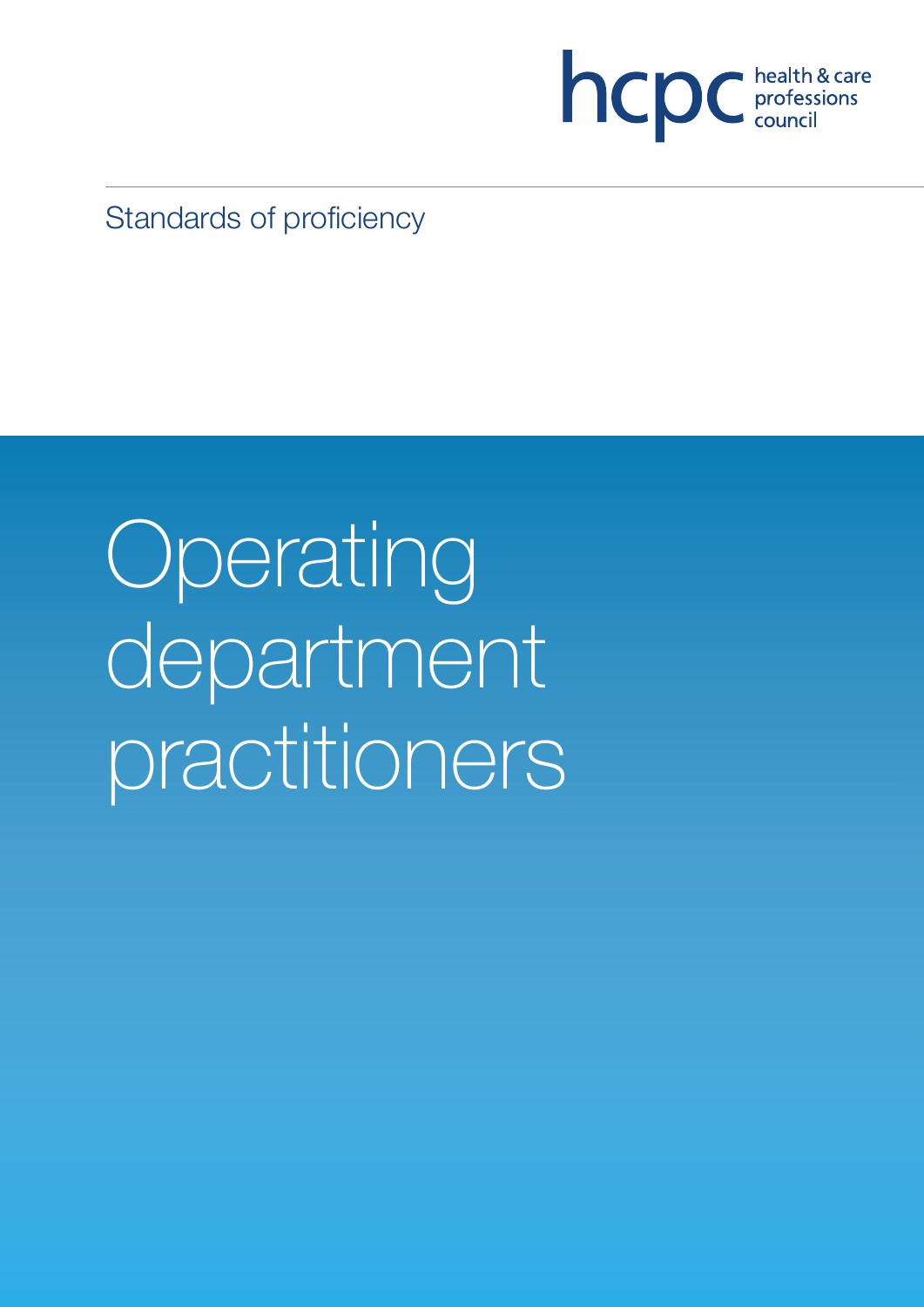# **Contents**

**Foreword 1 Introduction 3 Standards of proficiency 7**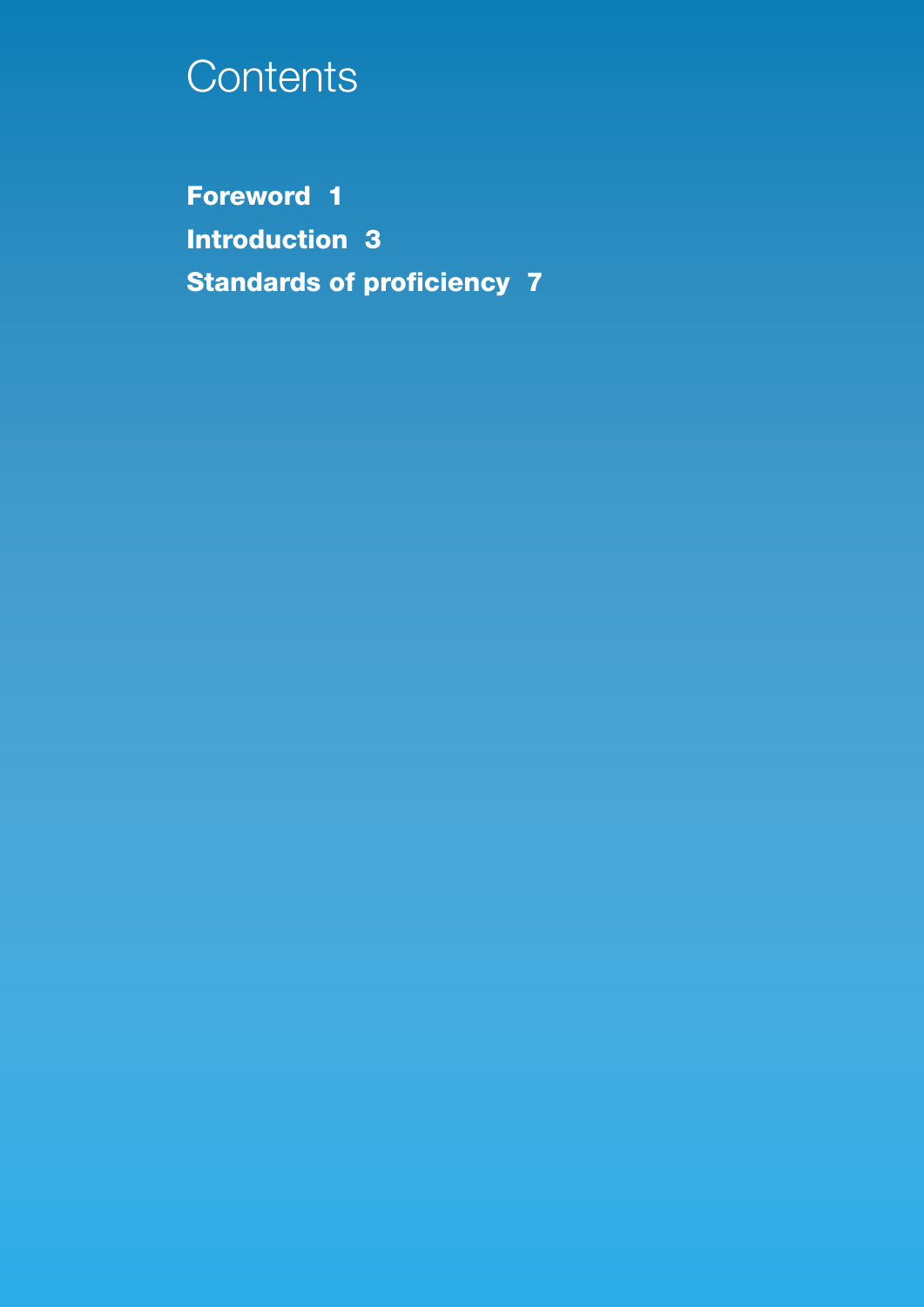## **Foreword**

We are pleased to present the Health and Care Professions Council's standards of proficiency for operating department practitioners.

We first published standards of proficiency for operating department practitioners in July 2004. We published revised standards in November 2008. We review the standards regularly to look at how they are working and to check whether they continue to reflect current practice in the professions we regulate.

These new revised standards are a result of our most recent review of the standards of proficiency. As a result of the first stage of the review, and the results of a public consultation, we have revised our generic standards which apply to all the professions we regulate. The revised standards are now based around 15 generic statements. This new structure means that we can retain the standards which are shared across all the professions we regulate, whilst allowing us more flexibility in describing the detailed standards which are specific to individual professions.

The profession-specific standards for operating department practitioners included in this document were developed through the input of the relevant professional bodies and the views of all stakeholders during a further public consultation. The review process and consultation produced valuable feedback and we are grateful to all those who gave their time to help us in shaping the new standards.

We have made a small number of changes to the standards overall, mainly to reflect developments in education and practice, to clarify our intentions and to correct any errors or omissions. We have also made some minor changes to the introduction, in particular to explain the language we use in the standards.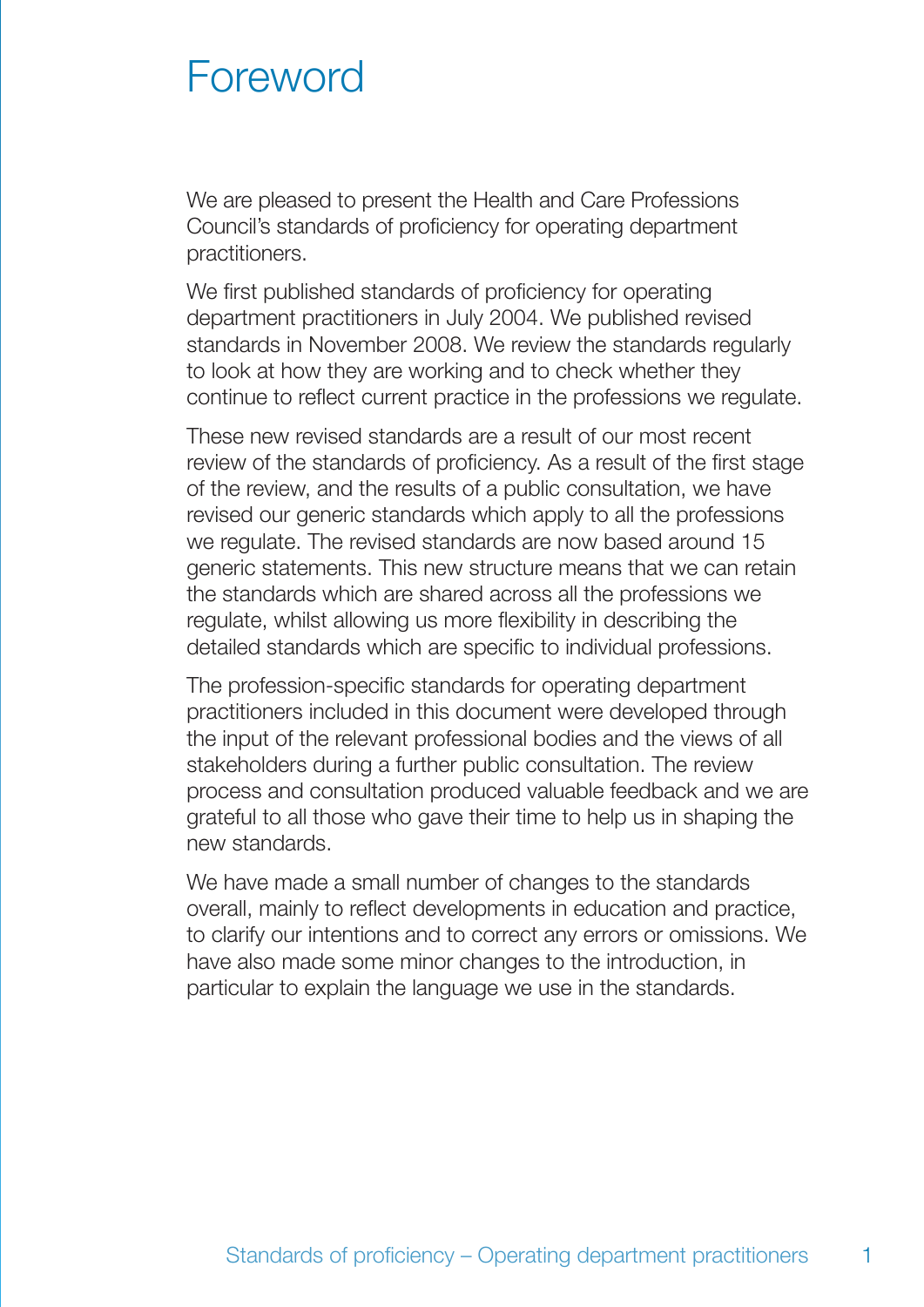We are confident that the standards are fit for purpose and reflect safe and effective professional practice in operating department practice.

These standards are effective from Monday 2 June 2014.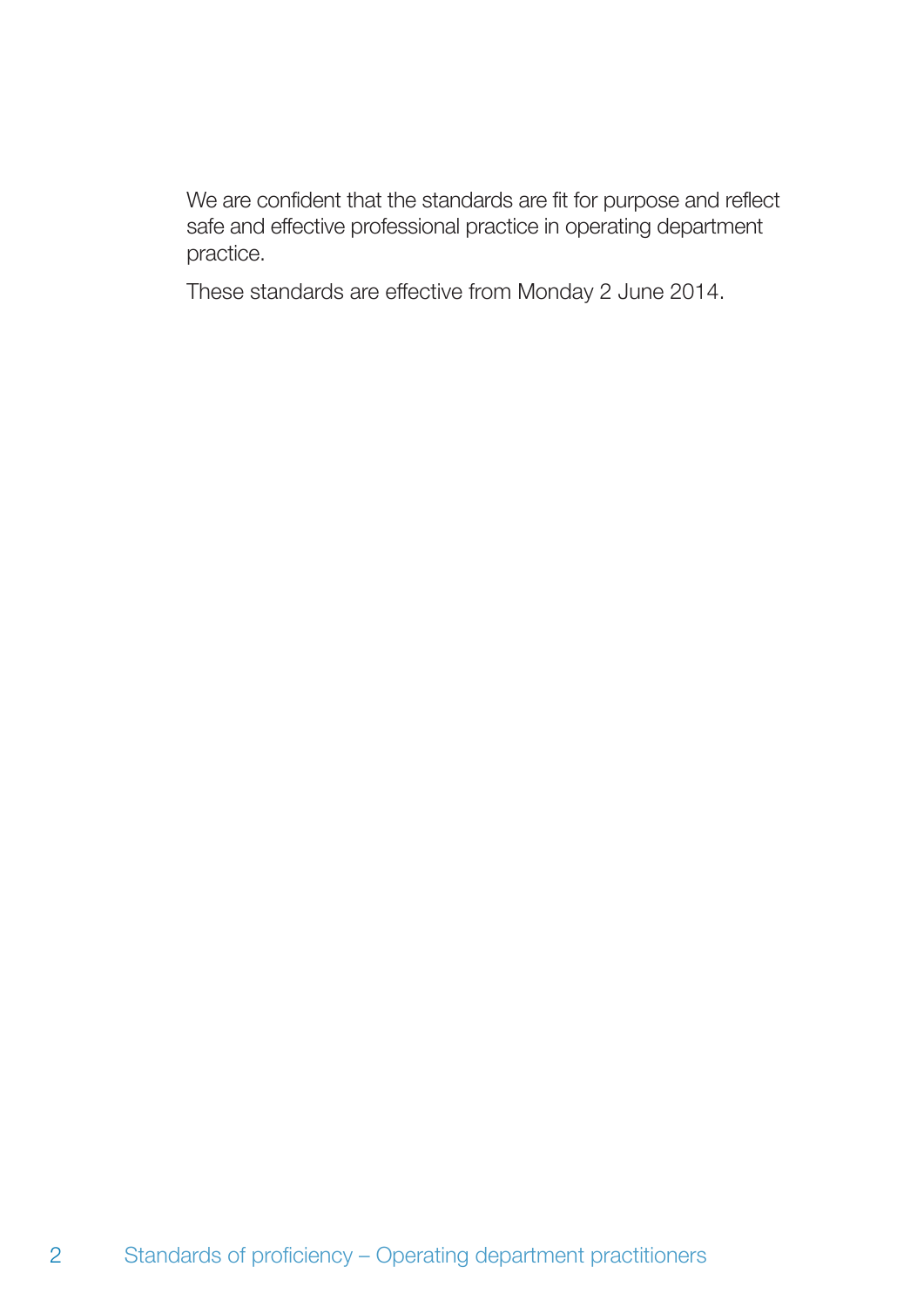# **Introduction**

This document sets out the standards of proficiency. These standards set out safe and effective practice in the professions we regulate. They are the threshold standards we consider necessary to protect members of the public. They set out what a student must know, understand and be able to do by the time they have completed their training, so that they are able to apply to register with us. Once on our Register you must meet those standards of proficiency which relate to the areas in which you work.

We also expect you to keep to our standards of conduct, performance and ethics and standards for continuing professional development. We publish these in separate documents, which you can find on our website.

The standards of proficiency in this document include both generic elements, which apply to all our registrants, and profession-specific elements which are relevant to registrants belonging to one of the professions we currently regulate. The generic standards are written in **bold**, and the profession-specific standards are written in plain text.

We have numbered the standards so that you can refer to them more easily. The standards are not hierarchical and are all equally important for practice.

### **A note about our expectations of you**

You must meet all the standards of proficiency to register with us and meet the standards relevant to your scope of practice to stay registered with us.

It is important that you read and understand this document. If your practice is called into question we will consider these standards (and our standards of conduct, performance and ethics) in deciding what action, if any, we need to take.

The standards set out in this document complement information and guidance issued by other organisations, such as your professional body or your employer. We recognise the valuable role played by professional bodies in providing guidance and advice about good practice which can help you to meet the standards in this document.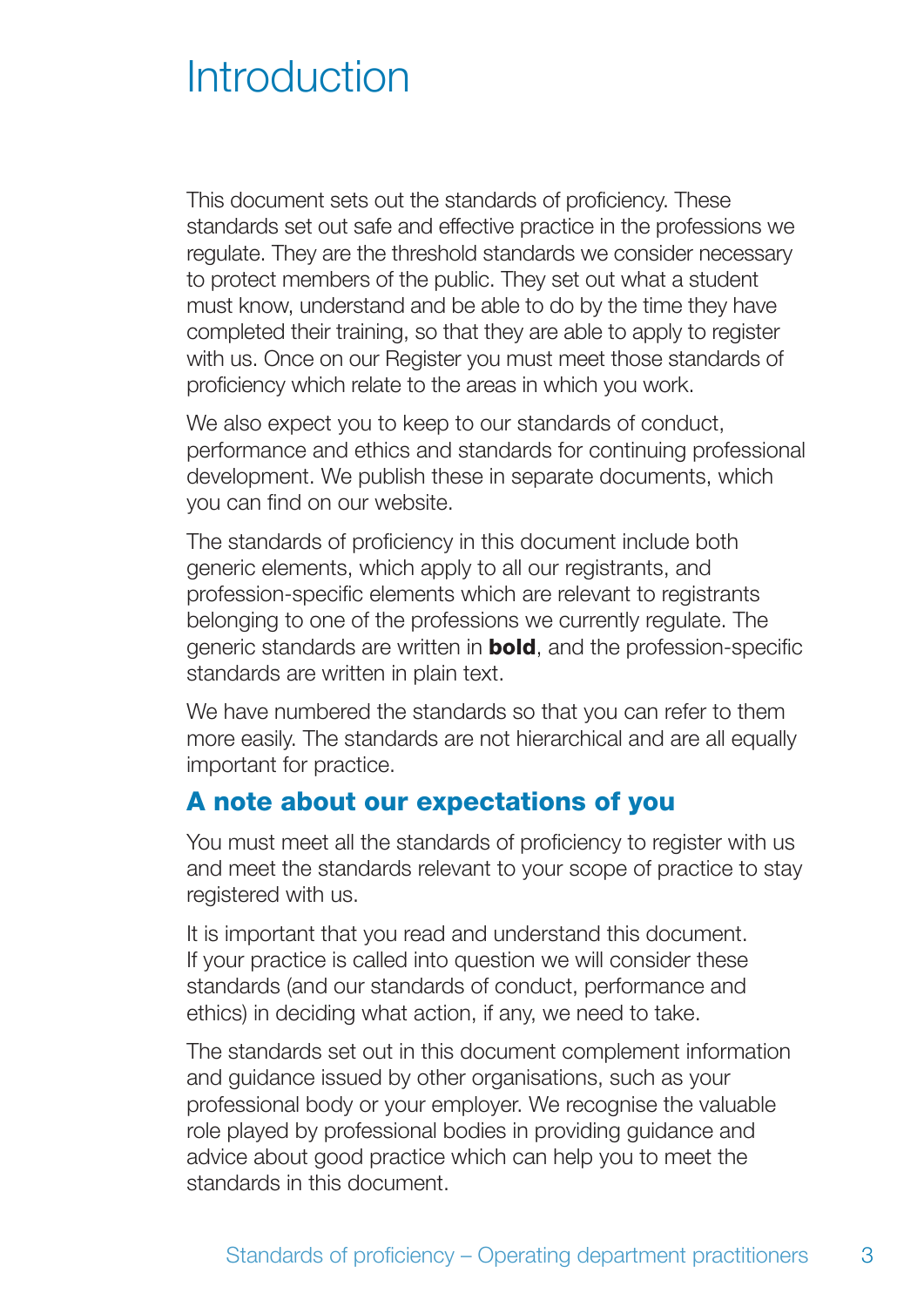## **Your scope of practice**

Your scope of practice is the area or areas of your profession in which you have the knowledge, skills and experience to practise lawfully, safely and effectively, in a way that meets our standards and does not pose any danger to the public or to yourself.

We recognise that a registrant's scope of practice will change over time and that the practice of experienced registrants often becomes more focused and specialised than that of newly registered colleagues. This might be because of specialisation in a certain area or with a particular client group, or a movement into roles in management, education or research. Every time you renew your registration, you will be asked to sign a declaration that you continue to meet the standards of proficiency that apply to your scope of practice.

#### **Your particular scope of practice may mean that you are unable to continue to demonstrate that you meet all of the standards that apply for the whole of your profession.**

As long as you make sure that you are practising safely and effectively within your given scope of practice and do not practise in the areas where you are not proficient to do so, this will not be a problem. If you want to move outside of your scope of practice, you should be certain that you are capable of working lawfully, safely and effectively. This means that you need to exercise personal judgement by undertaking any necessary training or gaining experience, before moving into a new area of practice.

#### **Meeting the standards**

It is important that you meet our standards and are able to practise lawfully, safely and effectively. However, we do not dictate how you should meet our standards. There is normally more than one way in which each standard can be met and the way in which you meet our standards might change over time because of improvements in technology or changes in your practice.

We often receive questions from registrants who are concerned that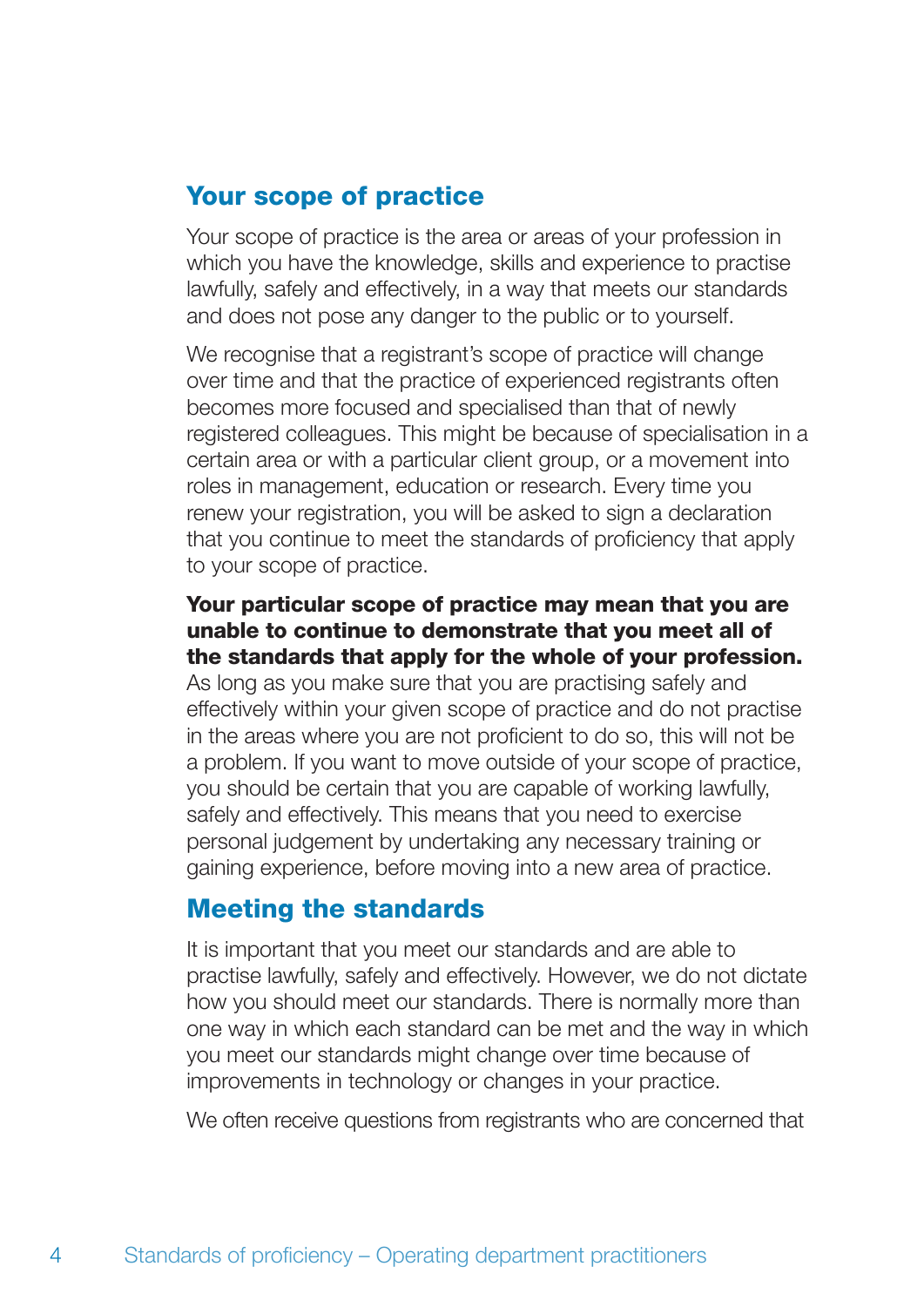something they have been asked to do, a policy, or the way in which they work might mean they cannot meet our standards. They are often worried that this might have an effect on their registration.

As an autonomous professional, you need to make informed, reasoned decisions about your practice to ensure that you meet the standards that apply to you. This includes seeking advice and support from education providers, employers, colleagues, professional bodies, unions and others to ensure that the wellbeing of service users is safeguarded at all times. So long as you do this and can justify your decisions if asked to, it is very unlikely that you will not meet our standards.

### **Language**

We recognise that our registrants work in a range of different settings, which include direct practice, management, education, research and roles in industry. We also recognise that the use of terminology can be an emotive issue.

Our registrants work with very different people and use different terms to describe the groups that use, or are affected by, their services. Some of our registrants work with patients, others with clients and others with service users. The terms that you use will depend on how and where you work. We have used terms in these standards which we believe best reflect the groups that you work with

In the standards of proficiency, we use phrases such as 'understand', 'know', and 'be able to'. This is so the standards remain applicable to current registrants in maintaining their fitness to practise, as well as prospective registrants who have not yet started practising and are applying for registration for the first time.

## **These standards may change in the future**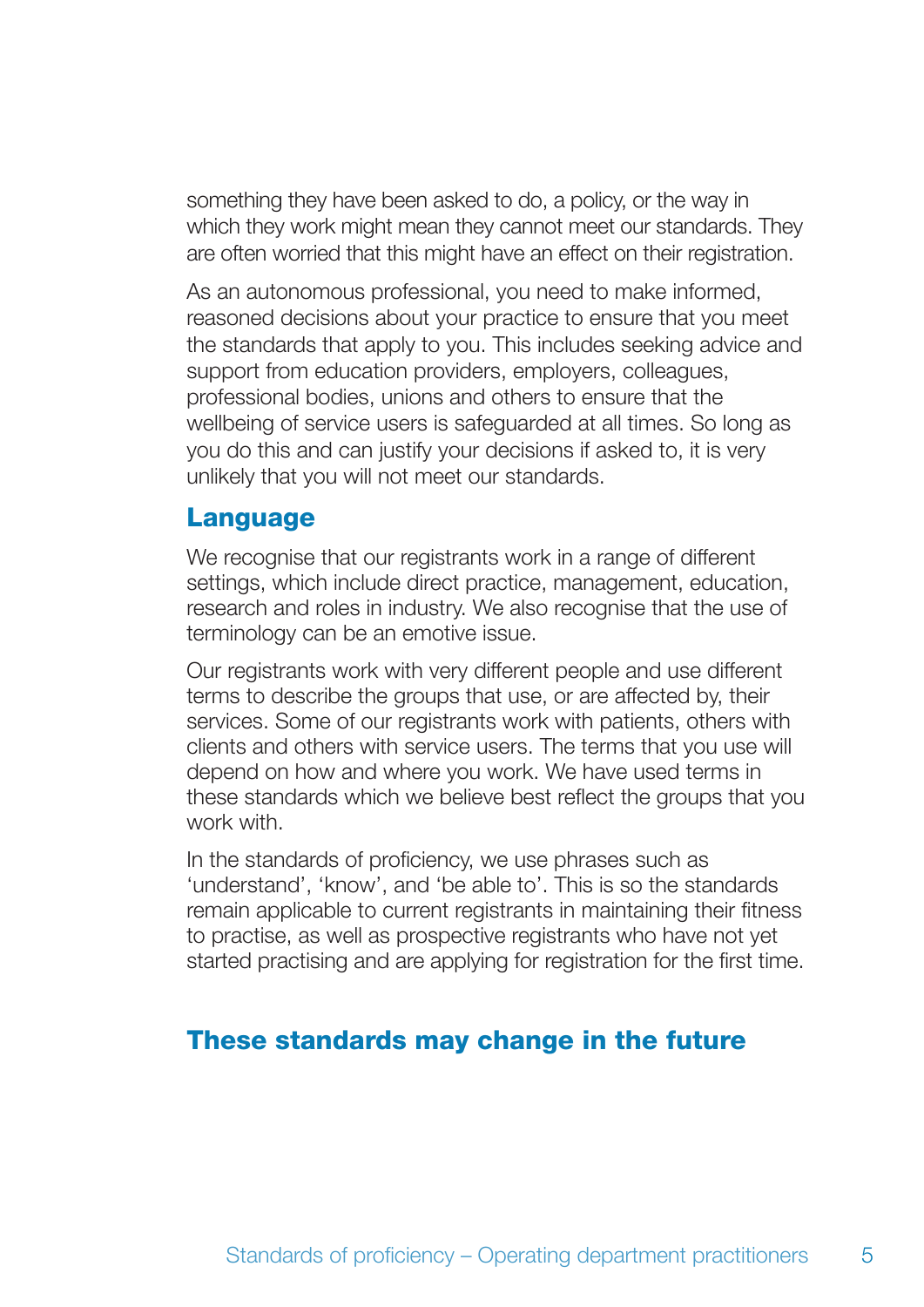We have produced these standards after speaking to our stakeholders and holding a formal public consultation.

We will continue to listen to our stakeholders and will keep our standards under continual review. Therefore, we may make further changes in the future to take into account changes in practice.

We will always publicise any changes to the standards that we make by, for instance, publishing notices on our website and informing professional bodies.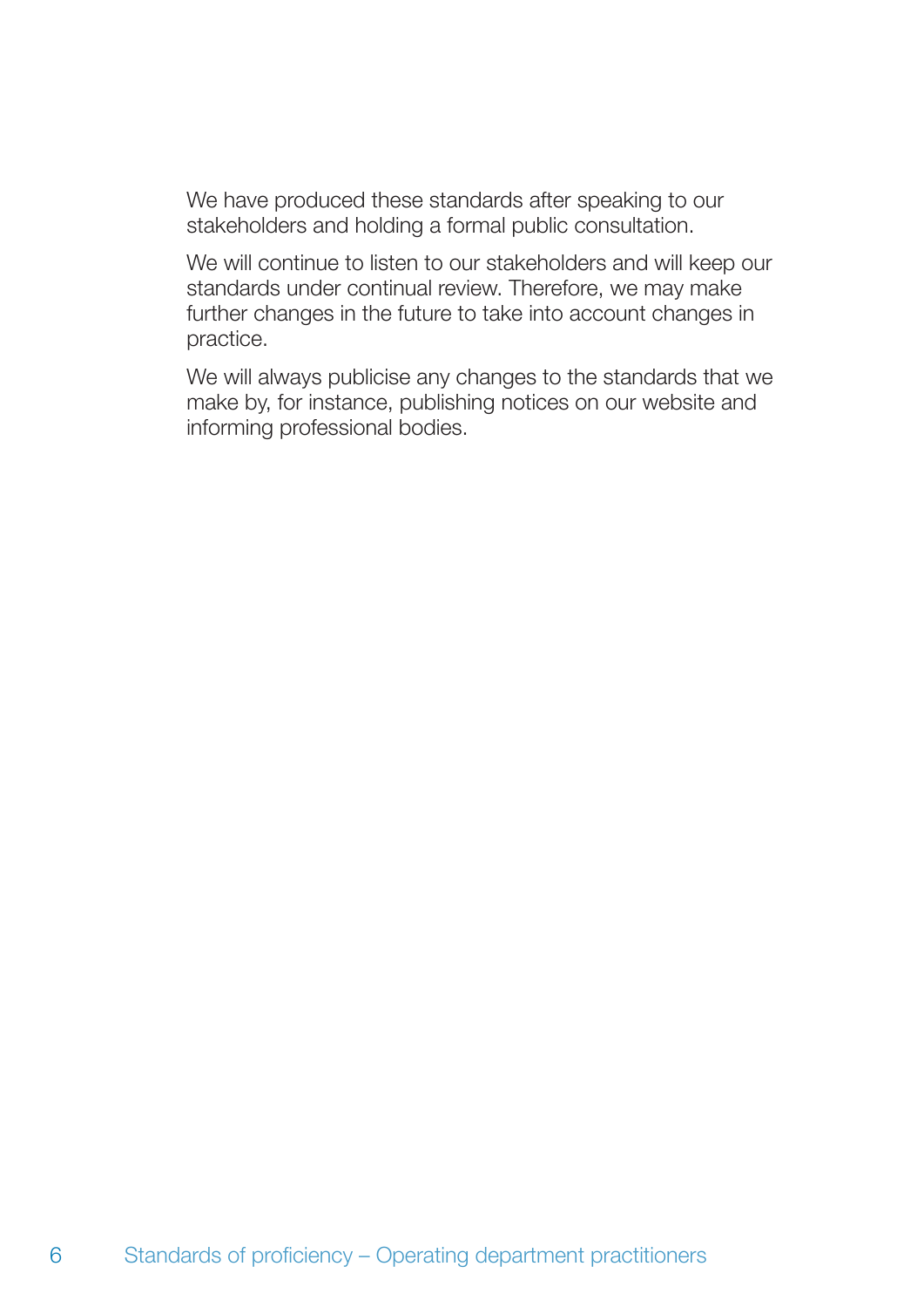# Standards of proficiency

Registrant operating department practitioners must:

#### **1 be able to practise safely and effectively within their scope of practice**

- 1.1 know the limits of their practice and when to seek advice or refer to another professional
- 1.2 recognise the need to manage their own workload and resources effectively and be able to practise accordingly

#### **2 be able to practise within the legal and ethical boundaries of their profession**

- 2.1 understand the need to act in the best interests of service users at all times
- 2.2 understand what is required of them by the Health and Care Professions Council
- 2.3 understand the need to respect and uphold the rights, dignity, values, and autonomy of service users including their role in the diagnostic and therapeutic process and in maintaining health and wellbeing
- 2.4 recognise that relationships with service users should be based on mutual respect and trust, and be able to maintain high standards of care even in situations of personal incompatibility
- 2.5 know about current legislation applicable to the work of their profession
- 2.6 be able to practise in accordance with relevant medicines legislation
- 2.7 understand the importance of and be able to obtain informed consent
- 2.8 understand the complexity of caring for vulnerable persons in perioperative and other healthcare settings, and the need to adapt care as necessary
- 2.9 be able to exercise a professional duty of care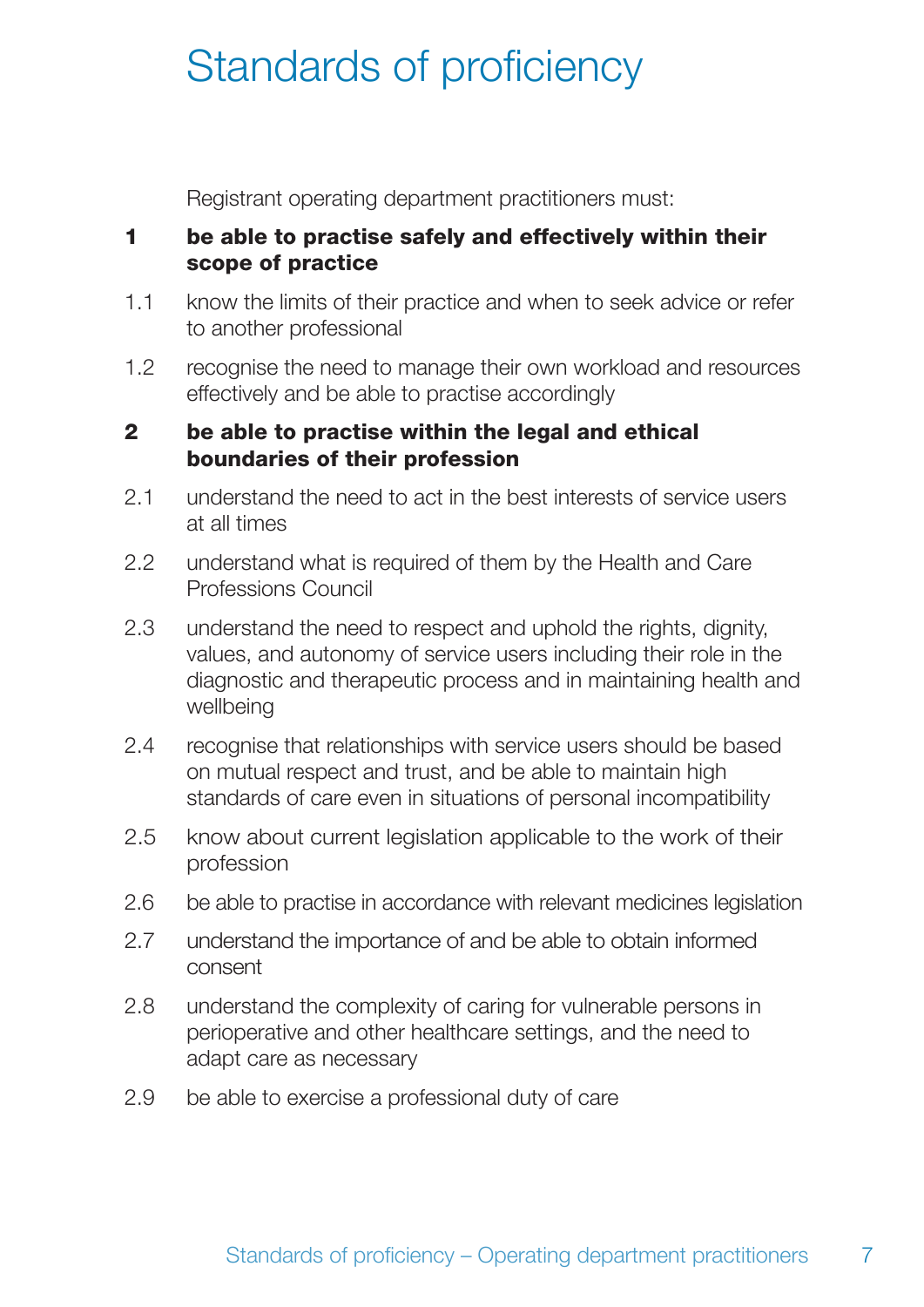#### **3 be able to maintain fitness to practise**

- 3.1 understand the need to maintain high standards of personal and professional conduct
- 3.2 understand the importance of maintaining their own health
- 3.3 understand both the need to keep skills and knowledge up to date and the importance of career-long learning

#### **4 be able to practise as an autonomous professional, exercising their own professional judgement**

- 4.1 be able to assess a professional situation, determine the nature and severity of the problem and call upon the required knowledge and experience to deal with the problem
- 4.2 be able to make reasoned decisions to initiate, continue, modify or cease treatment or the use of techniques or procedures, and record the decisions and reasoning appropriately
- 4.3 be able to initiate resolution of problems and be able to exercise personal initiative
- 4.4 recognise that they are personally responsible for and must be able to justify their decisions
- 4.5 be able to make and receive appropriate referrals
- 4.6 understand the importance of participation in training, supervision and mentoring

#### **5 be aware of the impact of culture, equality and diversity on practice**

- 5.1 understand the requirement to adapt practice to meet the needs of different groups and individuals
- **6 be able to practise in a non-discriminatory manner**

#### **7 understand the importance of and be able to maintain confidentiality**

- 7.1 be aware of the limits of the concept of confidentiality
- 7.2 understand the principles of information governance and be aware of the safe and effective use of health and social care information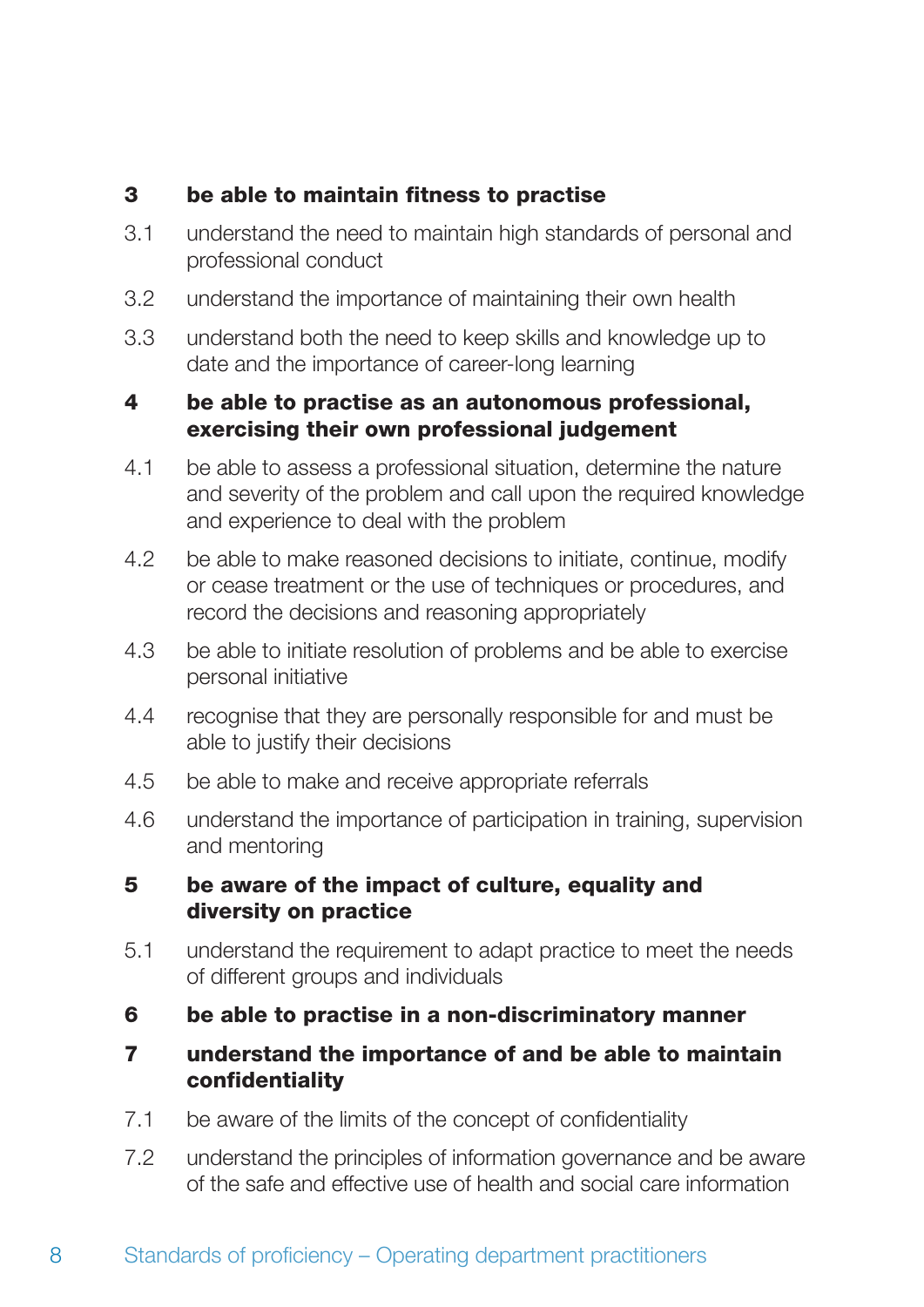7.3 be able to recognise and respond appropriately to situations where it is necessary to share information to safeguard service users or the wider public

#### **8 be able to communicate effectively**

- 8.1 be able to demonstrate effective and appropriate verbal and non-verbal skills in communicating information, advice, instruction and professional opinion to service users, colleagues and others
- 8.2 be able to use effective communication skills when sharing information about service users with other members of the multidisciplinary team
- 8.3 be able to communicate in English to the standard equivalent to level 7 of the International English Language Testing System, with no element below  $6.5^{\circ}$
- 8.4 understand how communication skills affect assessment of, and engagement with, service users and how the means of communication should be modified to address and take account of factors such as age, capacity, learning ability and physical ability
- 8.5 be able to select, move between and use appropriate forms of verbal and non-verbal communication with service users and others
- 8.6 be aware of the characteristics and consequences of verbal and non-verbal communication and how this can be affected by factors such as age, culture, ethnicity, gender, socio-economic status and spiritual or religious beliefs
- 8.7 understand the need to provide service users or people acting on their behalf with the information necessary to enable them to make informed decisions
- 8.8 understand the need to assist the communication needs of service users such as through the use of an appropriate interpreter, wherever possible

<sup>1</sup> The International English Language Testing System (IELTS) tests competence in the English language. Applicants who have qualified outside of the UK, whose first language is not English and who are not nationals of a country within the European Economic Area (EEA) or Switzerland, must provide evidence that they have reached the necessary standard. Please visit our website for more information.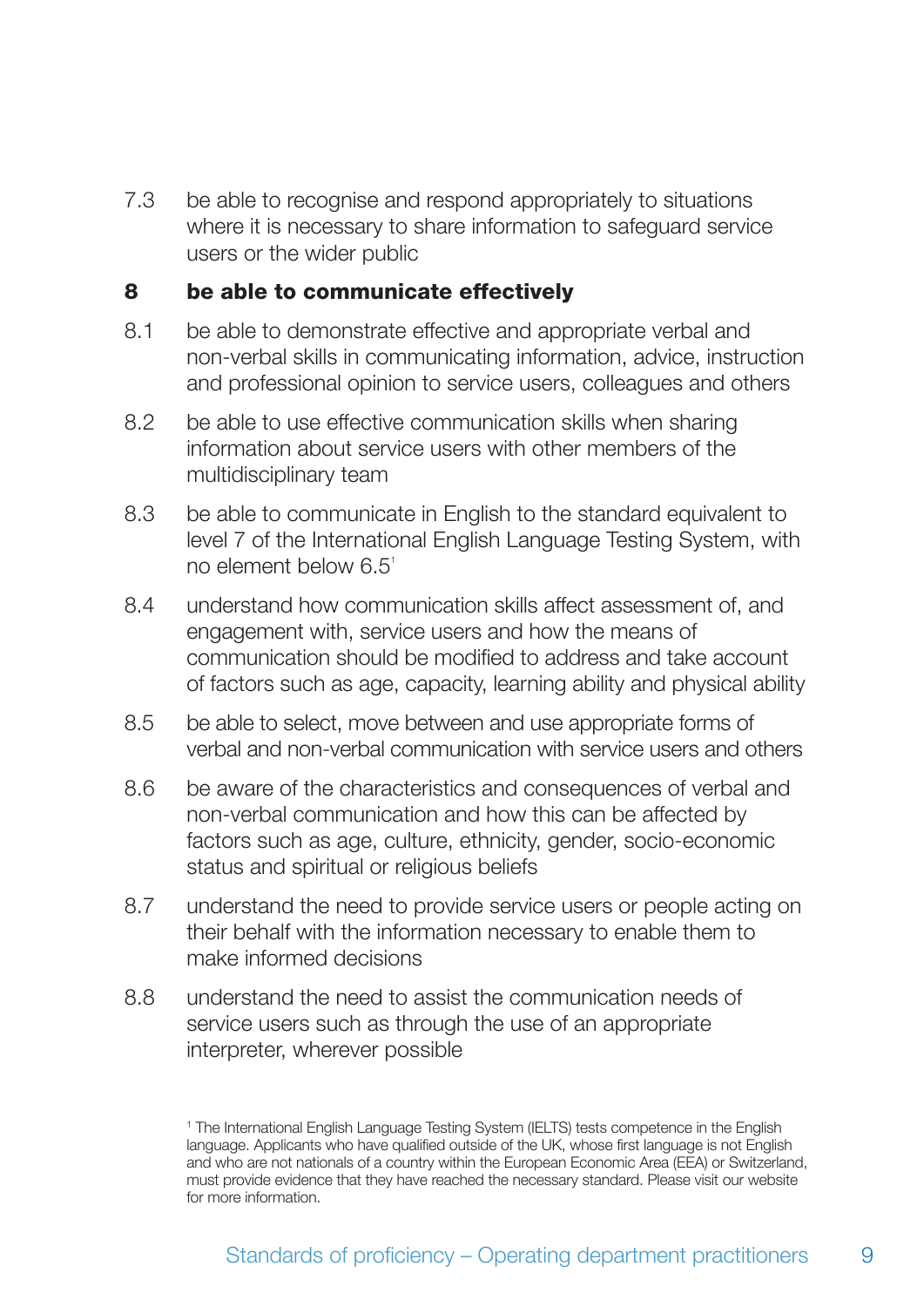- 8.9 be able to identify anxiety and stress in service users, carers and others, and recognise the potential impact upon communication
- 8.10 recognise the need to use interpersonal skills to encourage the active participation of service users
- 8.11 be able to use effective communication skills in the reception and identification of service users, and in the transfer of service users to the care of others

#### **9 be able to work appropriately with others**

- 9.1 be able to work, where appropriate, in partnership with service users, other professionals, support staff and others
- 9.2 understand the need to build and sustain professional relationships as both an independent practitioner and collaboratively as a member of a team
- 9.3 understand the need to engage service users and carers in planning and evaluating diagnostics, treatments and interventions to meet their needs and goals
- 9.4 be able to contribute effectively to work undertaken as part of a multi-disciplinary team
- 9.5 understand and be able to apply psychological and sociological principles to maintain effective relationships

#### **10 be able to maintain records appropriately**

- 10.1 be able to keep accurate, comprehensive and comprehensible records in accordance with applicable legislation, protocols and guidelines
- 10.2 recognise the need to manage records and all other information in accordance with applicable legislation, protocols and guidelines

#### **11 be able to reflect on and review practice**

- 11.1 understand the value of reflection on practice and the need to record the outcome of such reflection
- 11.2 recognise the value of case conferences and other methods of review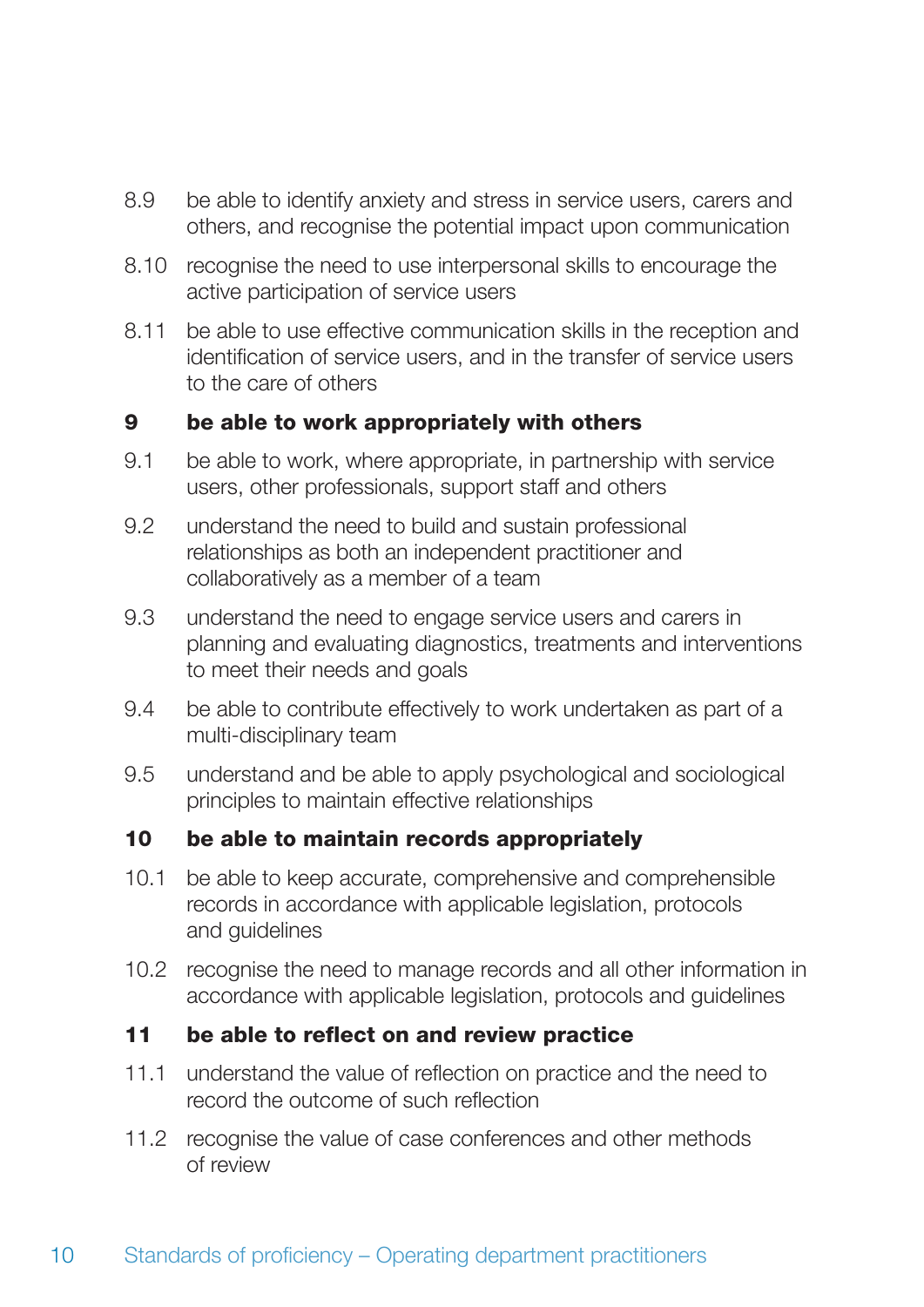#### **12 be able to assure the quality of their practice**

- 12.1 be able to engage in evidence-based practice, evaluate practice systematically and participate in audit procedures
- 12.2 be able to gather information, including qualitative and quantitative data, that helps to evaluate the responses of service users to their care
- 12.3 be aware of the role of audit and review in quality management, including quality control, quality assurance and the use of appropriate outcome measures
- 12.4 be able to maintain an effective audit trail and work towards continual improvement
- 12.5 be aware of, and be able to participate in, quality assurance processes, where appropriate
- 12.6 be able to evaluate intervention plans using recognised outcome measures and revise the plans as necessary in conjunction with the service user
- 12.7 recognise the need to monitor and evaluate the quality of practice and the value of contributing to the generation of data for quality assurance and improvement programmes

#### **13 understand the key concepts of the knowledge base relevant to their profession**

- 13.1 understand the anatomy and physiology of the human body, together with knowledge of health, disease, disorder and dysfunction, relevant to their profession
- 13.2 recognise disease and trauma processes, and how to apply this knowledge to the service user's perioperative care
- 13.3 be aware of the principles and applications of scientific enquiry, including the evaluation of treatment efficacy and the research process
- 13.4 recognise the role of other professions in health and social care
- 13.5 understand the structure and function of health and social care services in the LIK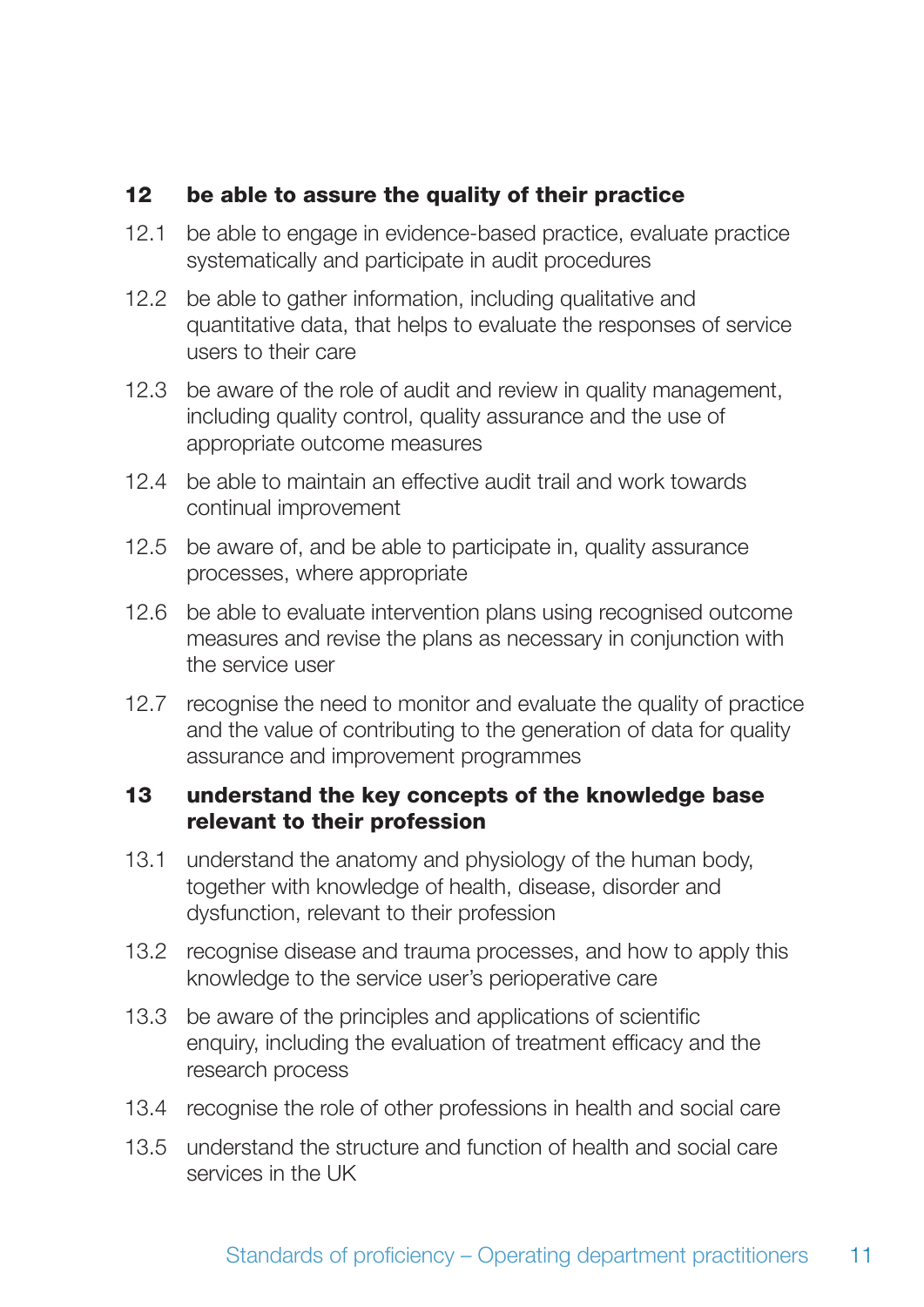- 13.6 understand the concept of leadership and its application to practice
- 13.7 understand the theoretical basis of, and the variety of approaches to, assessment and intervention
- 13.8 be aware of the main sequential stages of human development, including cognitive, emotional and social measures of maturation through the life-span
- 13.9 understand relevant physiological parameters and how to interpret changes from the norm
- 13.10 understand how to order, store, issue, prepare and administer prescribed drugs to service users, and monitor the effects of drugs on service users
- 13.11 understand the principles of operating department practice and their application to perioperative and other healthcare settings
- 13.12 understand the pharmacokinetic and pharmacodynamic effects and contraindications of drugs used within the perioperative and acute setting
- 13.13 understand safe and current practice in a range of medical devices used for diagnostic, monitoring or therapeutic purposes in accordance with national and local guidelines, appropriate to their practice
- 13.14 be able to calculate accurately prescribed drug dosages for individual service user needs
- 13.15 understand the principles and practices of the management of clinical emergencies

#### **14 be able to draw on appropriate knowledge and skills to inform practice**

- 14.1 be able to change their practice as needed to take account of new developments or changing contexts
- 14.2 be able to conduct appropriate diagnostic or monitoring procedures, treatment, therapy, or other actions safely and effectively
- 14.3 understand service users' elimination needs, including male and female urinary catheterisation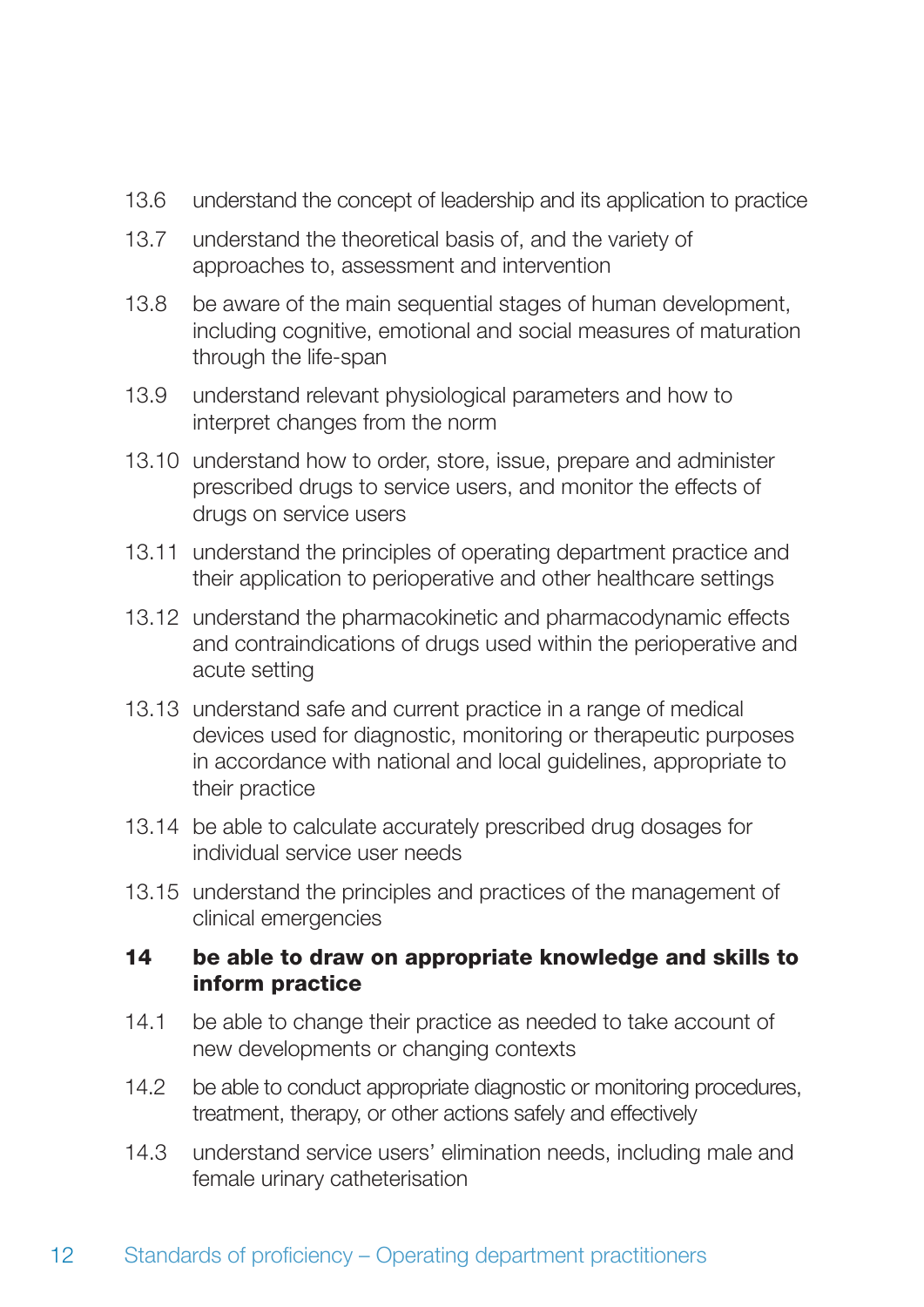- 14.4 understand the role of the surgical first assistant in assisting with surgical intervention
- 14.5 be able to undertake appropriate anaesthetic, surgical and post-anaesthesia care interventions, including managing the service user's airway, respiration and circulation
- 14.6 understand the management and processes involved in the administration of blood and blood products
- 14.7 be able to monitor and record fluid balance, and where appropriate, administer prescribed fluids in accordance with national and local guidelines
- 14.8 understand and recognise the need to monitor the effects of drugs and be able to take appropriate action in response to any significant change
- 14.9 be able to assess and monitor the service user's pain status and as appropriate administer prescribed pain relief in accordance with national and local quidelines
- 14.10 be able to modify and adapt practice to emergency situations
- 14.11 be able to receive and identify service users and their care needs
- 14.12 be able to formulate specific and appropriate care plans including the setting of timescales
- 14.13 be able to gather appropriate information
- 14.14 be able to effectively gather information relevant to the care of service users in a range of emotional states
- 14.15 be able to select and use appropriate assessment techniques
- 14.16 be able to undertake and record a thorough, sensitive and detailed assessment, using appropriate techniques and equipment
- 14.17 be able to undertake or arrange investigations as appropriate
- 14.18 be able to analyse and critically evaluate the information collected
- 14.19 be able to demonstrate a logical and systematic approach to problem solving
- 14.20 be able to adapt and apply problem solving skills to clinical emergencies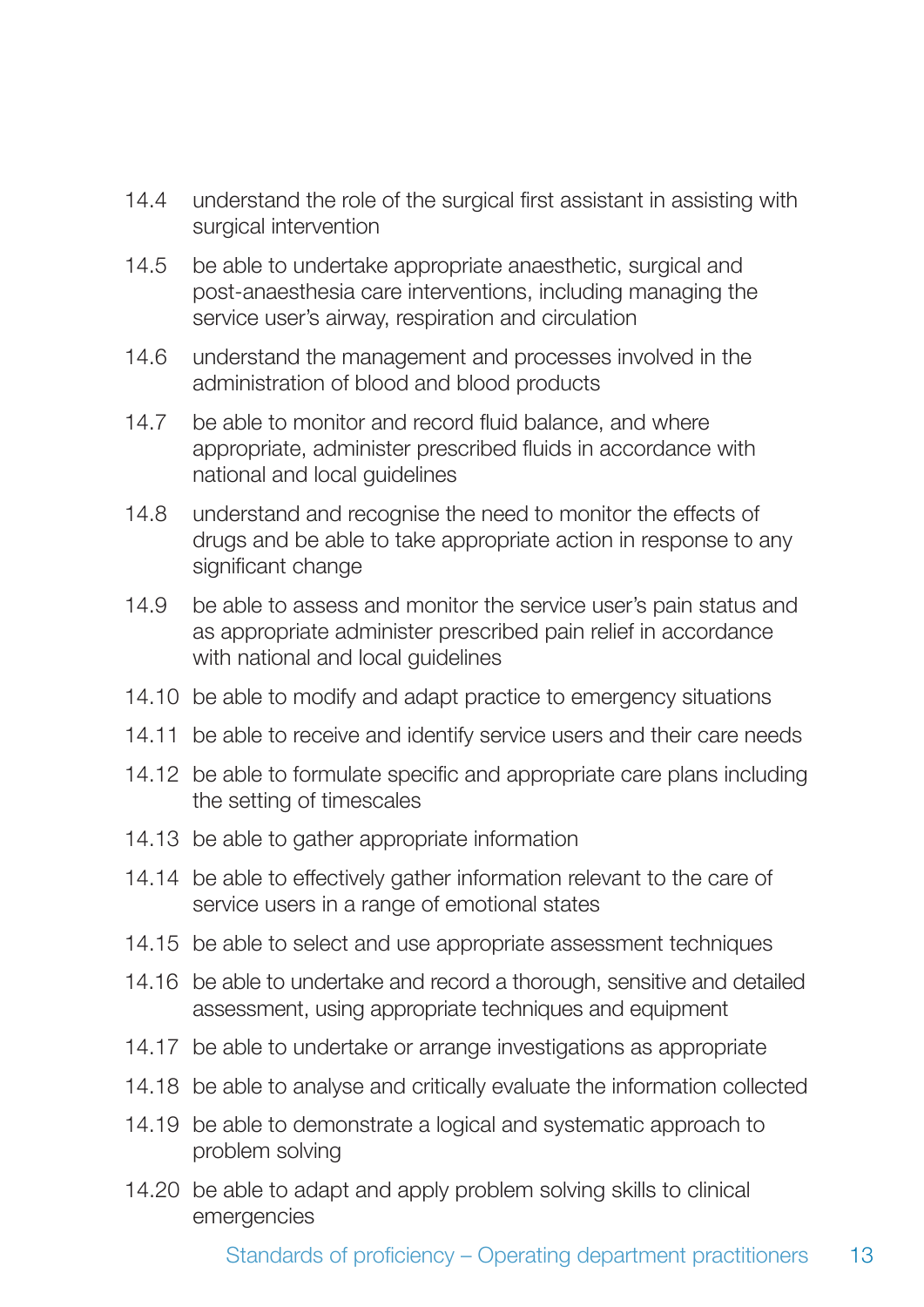- 14.21 be able to use research, reasoning and problem solving skills to determine appropriate actions
- 14.22 recognise the value of research to the critical evaluation of practice
- 14.23 be aware of a range of research methodologies
- 14.24 be able to evaluate research and other evidence to inform their own practice
- 14.25 be able to use information and communication technologies appropriate to their practice

#### **15 understand the need to establish and maintain a safe practice environment**

- 15.1 understand the need to maintain the safety of both service users and those involved in their care
- 15.2 be able to understand the impact of human factors within the perioperative / acute setting and the implications for service user safety
- 15.3 be aware of applicable health and safety legislation, and any relevant safety policies and procedures in force at the workplace, such as incident reporting, and be able to act in accordance with these
- 15.4 be able to work safely, including being able to select appropriate hazard control and risk management, reduction or elimination techniques in a safe manner and in accordance with health and safety legislation
- 15.5 be able to select appropriate personal protective equipment and use it correctly
- 15.6 be able to establish safe environments for practice, which minimise risks to service users, those treating them and others, including the use of hazard control and particularly infection control
- 15.7 be able to promote and comply with measures designed to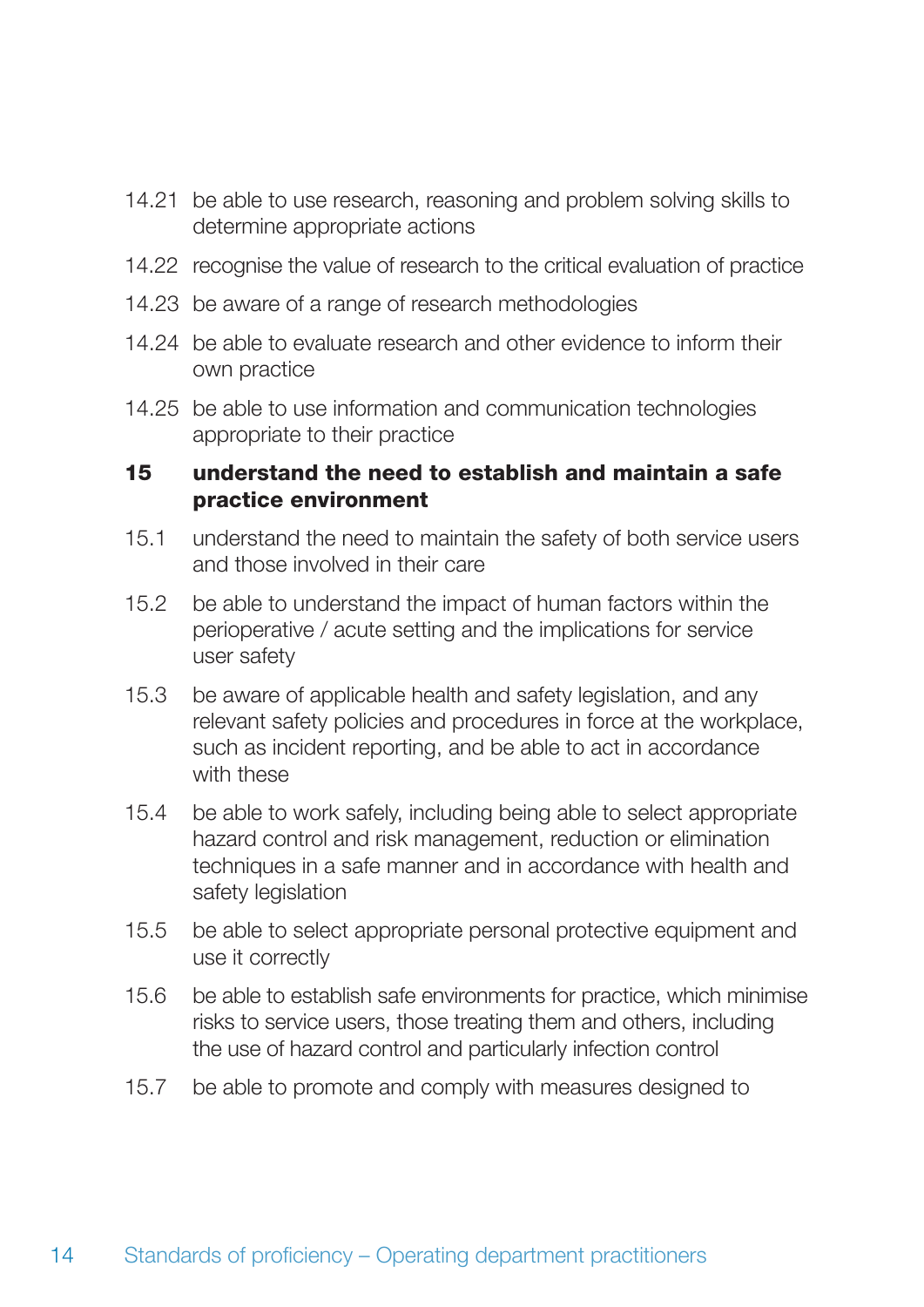control infection

- 15.8 understand the nature and purpose of sterile fields, and the practitioner's individual role and responsibility for maintaining them
- 15.9 understand and be able to apply appropriate moving and handling techniques
- 15.10 be able to position service users for safe and effective interventions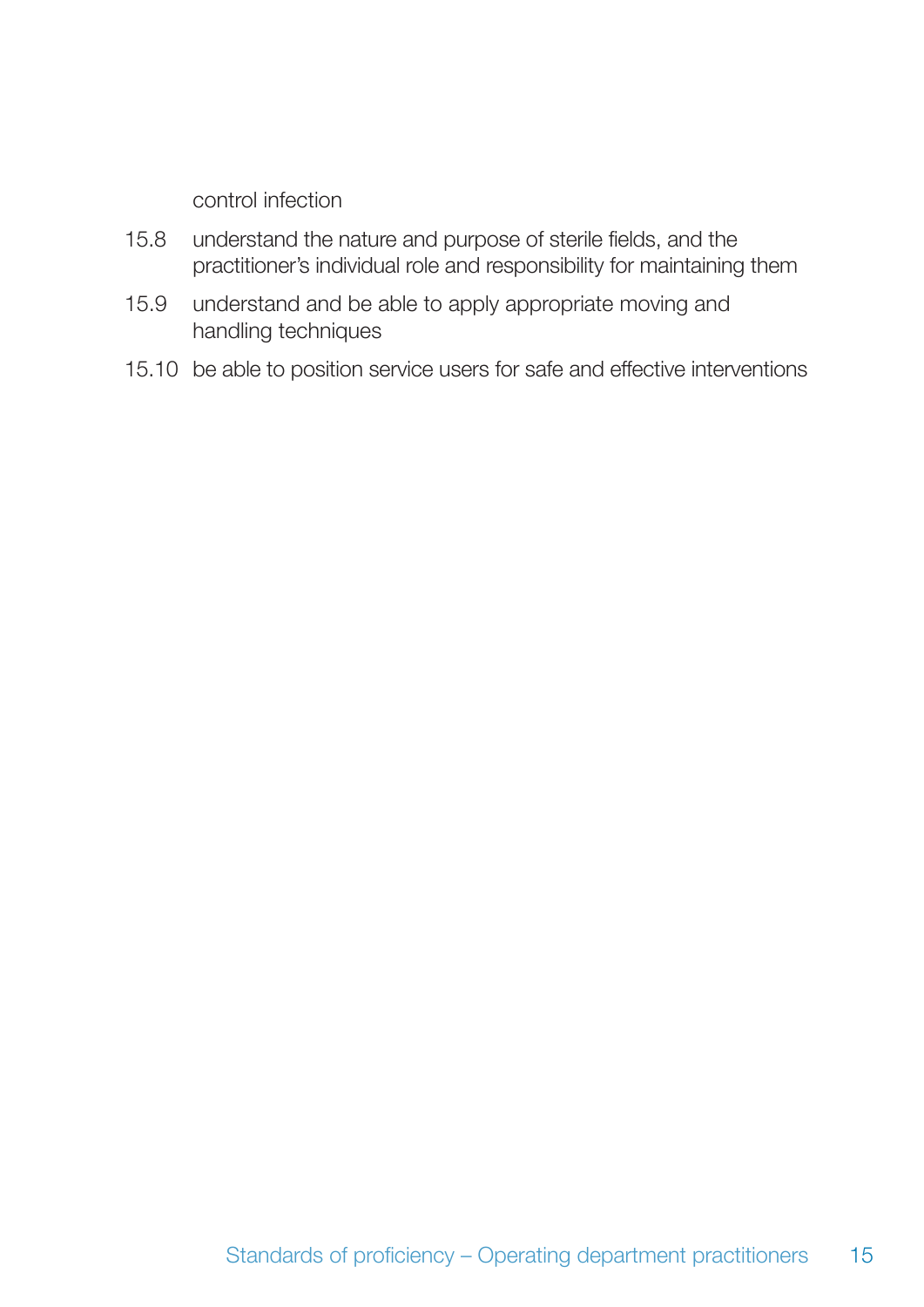# **Notes**